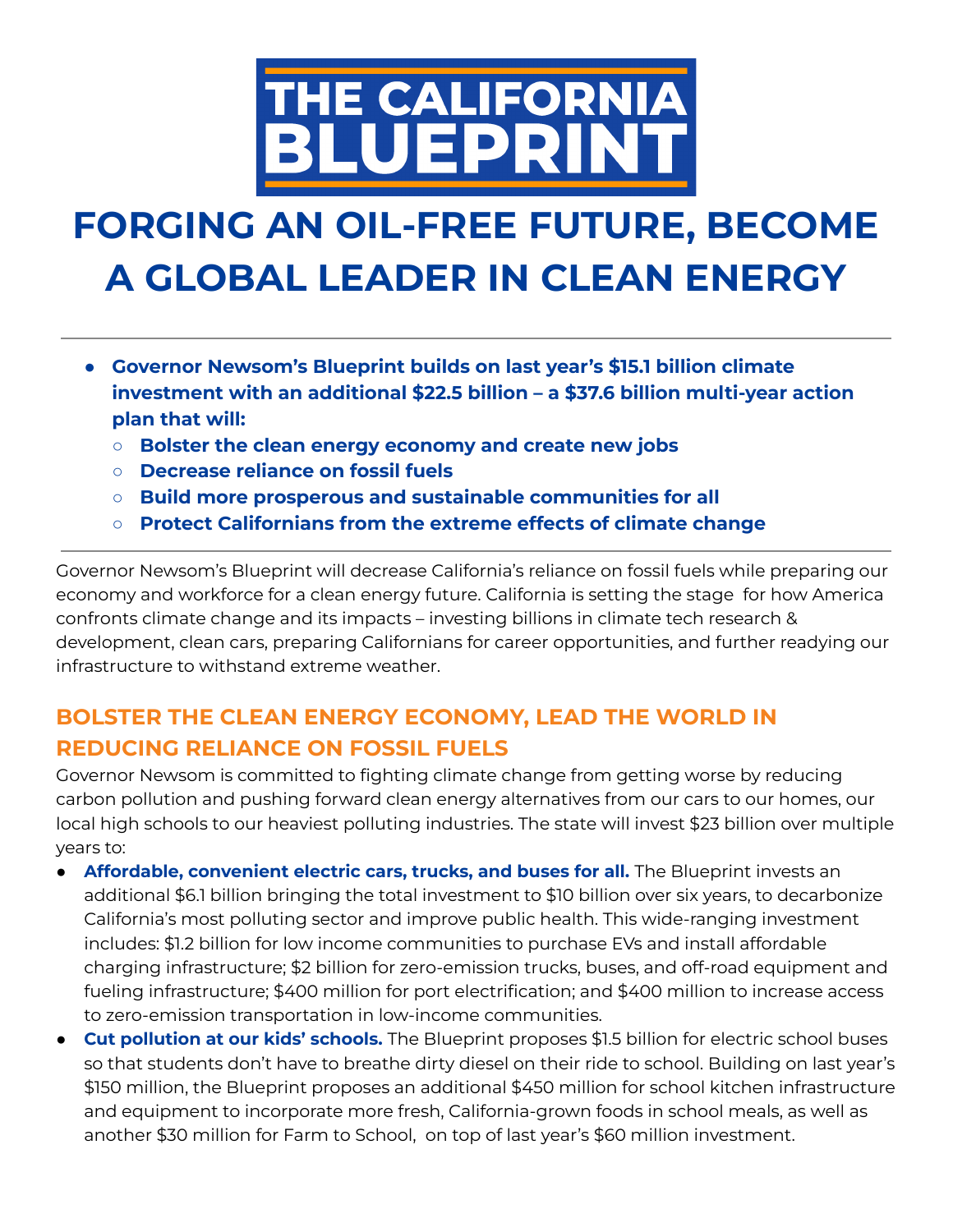- **Build the clean technology the world needs and become a global leader in producing clean energy systems.** The Blueprint invests \$2 billion in a Clean Energy Investment Plan that will spur new clean energy technologies across the state including almost half a billion dollars in long duration storage to enhance grid reliability and green hydrogen to dramatically reduce industrial pollution. California's Lithium Valley holds the potential to satisfy more than one-third of today's global lithium demand, and can be the state's next big prosperity driver *and* a model for equitable development.
- **Provide access to clean, inexpensive public transportation for all.** The Blueprint invests \$9.1 billion over two years to build cleaner, faster and cheaper public transportation and prepare for the impacts of climate change, including \$750 million to transform the state's active transportation networks, \$7.95 billion for high-speed rail and transit, and \$400 million for climate adaptation projects.
- **● Use nature-based solutions to fight climate change.** Proposing approximately \$2 billion to restore our forests, woodlands, grasslands, rivers and other natural wonders that can help play an important role in combating climate change and sequestering carbon.

## **BUILD MORE PROSPEROUS AND SUSTAINABLE COMMUNITIES FOR ALL, CUTTING EVERYDAY COSTS**

Governor Newsom is committed to saving Californians money on their energy bills, create good-paying jobs, and building a better world – investing approximately \$3 billion to:

- **Save all Californians money.** Investing billions to move our economy off oil and gas and deliver cheap, affordable clean energy. In addition, the Blueprint will invest in clean home upgrades to lower energy bills, build affordable housing and transit, and tackle pollution to protect communities and reduce growing health care costs.
- **Employ hundreds of thousands of Californians.** The Blueprint invests \$465 million over three years to put Californians to work and prepare folks for new, clean jobs, including capping and cleaning oil and gas wells, training for oil well remediation, expanding the forest protection jobs, new jobs in ports, training for low carbon economy jobs, and helping displaced workers.
- **Help our farmers.** \$1.1 billion over two years will support farmers who are on the front lines of extreme weather and invest in farming practices that promote soil health and sustainability.
- **Upgrade our homes and green our neighborhoods, especially in the most vulnerable communities.** \$1 billion over two years in affordable housing development and transportation that reduces carbon pollution and its effects on low income communities.
- **Employ hundreds of thousands of Californians, including displaced workers.** Governor Newsom is investing in new jobs and training programs to put Californians to work in new, clean jobs: capping and cleaning oil and gas wells, oil well remediation, expanded forest protection work, new jobs in ports, training for low carbon economy jobs, and helping displaced workers.
- **Train and employ a massive clean energy workforce.** The Blueprint creates pathways to new skills in the clean economy with millions for climate research, climate innovation incubators, and workforce development and training hubs through the University of California system. Additionally, the Blueprint invests in upgrades to the CSU University Farms and creates the CSU Bakersfield Energy Innovation Center.